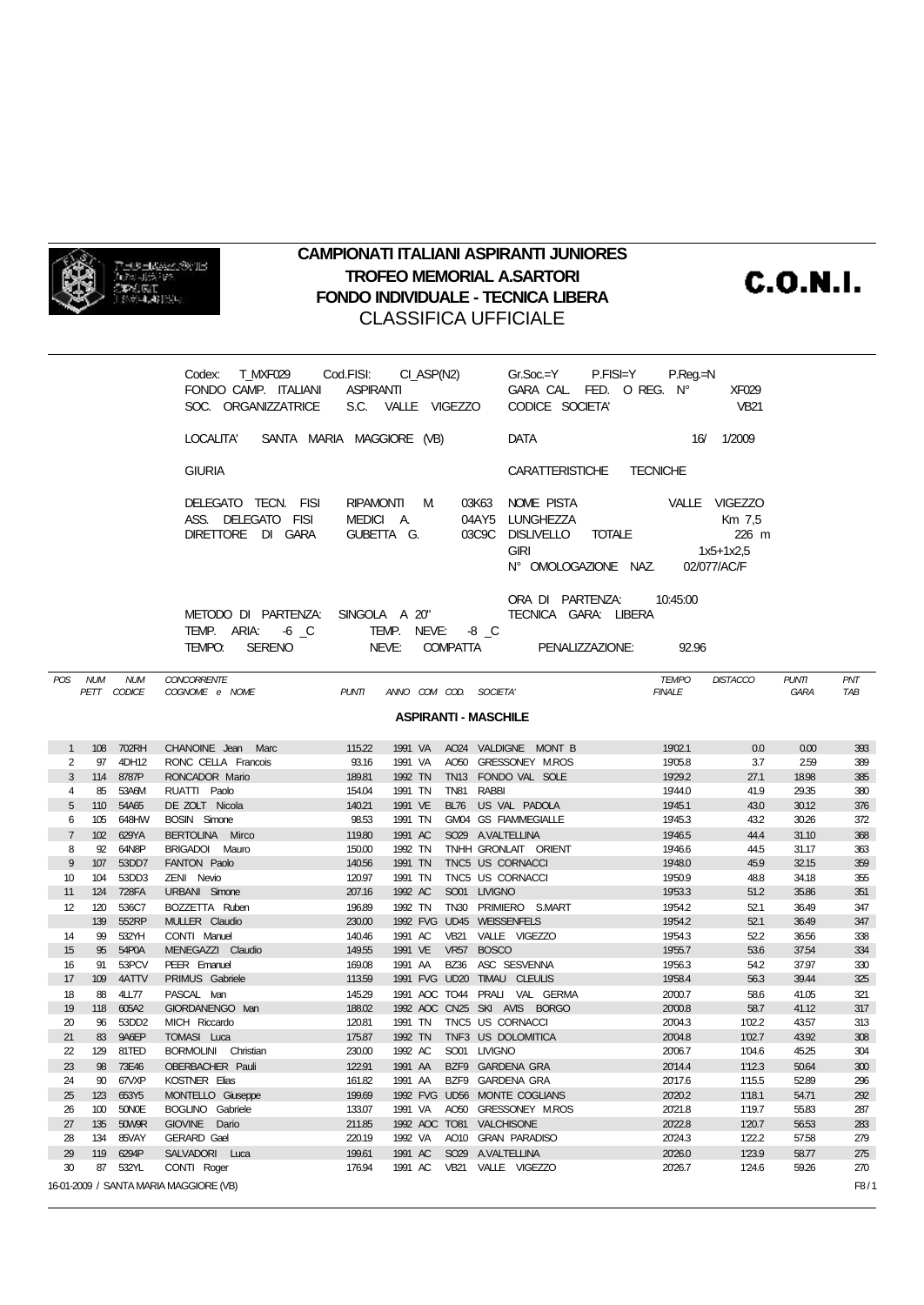| POS | <b>NUM</b>       | <b>NUM</b>   | <b>CONCORRENTE</b>           |              |               |                  |                                  | <b>TEMPO</b>  | <b>DISTACCO</b> | <b>PUNTI</b> | PNT            |
|-----|------------------|--------------|------------------------------|--------------|---------------|------------------|----------------------------------|---------------|-----------------|--------------|----------------|
|     |                  | PETT CODICE  | COGNOME e NOME               | <b>PUNTI</b> | ANNO COM COD. |                  | SOCIETA'                         | <b>FINALE</b> |                 | GARA         | TAB            |
|     |                  |              |                              |              |               |                  |                                  |               |                 |              |                |
| 30  | 128              | C04HT        | EBERHOEFER Michael           | 208.05       | 1992 AA       | <b>BZ36</b>      | ASC SESVENNA                     | 20'26.7       | 1'24.6          | 59.26        | 270            |
| 32  | 101              | 54DP5        | <b>ZUS Kristian</b>          | 138.43       | 1991 VE       | <b>BL80</b>      | CANALE D'AGORDO                  | 20'27.6       | 1'25.5          | 59.89        | 262            |
| 33  | 93               | 532YW        | <b>SANA Matteo</b>           | 143.51       | 1991 AC       | <b>VB21</b>      | VALLE VIGEZZO                    | 20'28.7       | 1'26.6          | 60.66        | 258            |
|     | 103              | 635LW        | MACCAGNAN Paolo              | 125.93       | 1991 VE       | <b>BL51</b>      | POL.<br><b>SOVRAMONTE</b>        | 20'28.7       | 1'26.6          | 60.66        | 258            |
| 35  | 84               | 49PWH        | VALORZ Pietro                | 173.90       | 1991 TN       | <b>TN81</b>      | <b>RABBI</b>                     | 20'29.1       | 1'27.0          | 60.94        | 249            |
| 36  | 113              | 5LMCT        | <b>DEMATTEIS</b><br>Giovanni | 182.92       |               | 1991 ACC CN39    | VALLE VARAIT                     | 20'30.9       | 1'28.8          | 62.20        | 245            |
|     |                  |              |                              |              |               |                  |                                  |               |                 |              |                |
| 37  | 82               | 52TFV        | <b>RASTELLI</b><br>Maicol    | 171.37       | 1991 AC       | SO39             | POL LE PRESE                     | 20'32.6       | 1'30.5          | 63.39        | 241            |
| 38  | 112              | 86233        | <b>CHENTRE Nicholas</b>      | 185.28       | 1991 VA       | AO61             | BIONAZ OYACE                     | 20'34.7       | 1'32.6          | 64.86        | 237            |
| 39  | 122              | 728F4        | <b>CUSINI</b><br>Federico    | 192.66       | 1991 AC       | <b>SO01</b>      | <b>LIVIGNO</b>                   | 20'35.9       | 1'33.8          | 65.70        | 232            |
| 40  | 145              | C06VL        | GIACHINO Luca                | 231.52       |               | 1992 AOC CN39    | VALLE VARAIT                     | 20'40.4       | 1'38.3          | 68.86        | 228            |
| 41  | 159              | 62E79        | BOSETTI Luca                 | 264.71       | 1992 AC       | <b>VA23</b>      | NORD.VARESE                      | 20'41.6       | 1'39.5          | 69.70        | 224            |
| 42  | 81               | 546HC        | SCOPEL Nicola                | 147.87       | 1991 VE       | <b>BL15</b>      | ENAL SP.VILLAGA                  | 20'42.7       | 1'40.6          | 70.47        | 220            |
| 43  | 127              | CA7YT        | <b>SENONER Thomas</b>        | 227.76       | 1992 AA       | BZF9             | <b>GARDENA GRA</b>               | 20'45.9       | 1'43.8          | 72.71        | 216            |
| 44  | 116              | 53A77        | CAVALLAR Alex                | 197.37       | 1991 TN       | <b>TN81</b>      | <b>RABBI</b>                     | 20'46.1       | 1'44.0          | 72.85        | 211            |
|     |                  |              |                              |              |               |                  |                                  |               |                 |              |                |
| 45  | 144              | 90N8V        | <b>DEGIOVANNI</b><br>Luca    | 231.17       |               |                  | 1992 AOC CN37 VALLE MAIRA        | 20'47.3       | 1'45.2          | 73.69        | 207            |
| 46  | 155              | 90N5W        | PELLEGRINO Matteo            | 260.50       |               |                  | 1992 AOC CN34 ENTRAQUE ALPI<br>м | 20'49.2       | 1'47.1          | 75.02        | 203            |
| 47  | 136              | 636CA        | QUINZ Mattia                 | 209.06       |               |                  | 1992 FVG UD03 ASD CAMOSCI        | 20'49.6       | 1'47.5          | 75.30        | 199            |
| 48  | 106              | 1K7NY        | MULLER Marco                 | 135.98       |               |                  | 1991 FVG UD45 WEISSENFELS        | 20'55.3       | 1'53.2          | 79.29        | 194            |
| 49  | 115              | 64063        | POZZA Sebastiano             | 202.33       | 1991 VE       | <b>VI57</b>      | 2A ASIAGO                        | 20'57.1       | 1'55.0          | 80.55        | 190            |
| 50  | 86               | 532H6        | <b>CHIOLINI</b><br>Giacomo   | 152.69       | 1991 AC       | <b>VB21</b>      | VALLE VIGEZZO                    | 20'57.9       | 1'55.8          | 81.11        | 186            |
|     | 162              | 6497H        | <b>PASSERINI</b><br>Giordano | 270.00       | 1992 TN       | <b>TN27</b>      | <b>BRENTONICO</b>                | 20'57.9       | 1'55.8          | 81.11        | 186            |
| 52  | 133              | 74FVM        | LOBBIA Marco                 | 228.01       | 1992 VE       | V122             | US ASIAGO SCI                    | 21'02.4       | 2'00.3          | 84.27        | 177            |
|     |                  |              |                              |              |               | <b>VB16</b>      |                                  |               |                 |              |                |
| 53  | 121              | 532EH        | VALCI Diego                  | 197.44       | 1992 AC       |                  | <b>FORMAZZA</b>                  | 21'03.0       | 2'00.9          | 84.69        | 173            |
| 54  | 148              | 618NF        | GAMBERONI Alberto            | 238.57       | 1992 AC       | <b>BG55</b>      | 13 CLUSONE                       | 21'05.5       | 2'03.4          | 86.44        | 169            |
| 55  | 140              | 52RAC        | ANDREOLA Riccardo            | 222.75       | 1991 AC       | SO <sub>29</sub> | <b>A.VALTELLINA</b>              | 21'08.9       | 2'06.8          | 88.82        | 165            |
| 56  | 151              | 80FCX        | <b>CARRARA Einar</b>         | 254.96       | 1992 AC       |                  | BG15 VALSERINA                   | 21'15.2       | 2'13.1          | 93.23        | 161            |
| 57  | 143              | 706FX        | CHARBONNIER Riccardo         | 230.06       | 1991 VA       |                  | AO56 FALLERE                     | 21'20.1       | 2'18.0          | 96.66        | 156            |
| 58  | 141              | 90PRP        | GIORDANETTO Fabio            | 230.00       |               |                  | 1992 AOC CN34 ENTRAQUE ALPI<br>м | 21'23.0       | 2'20.9          | 98.70        | 152            |
| 59  | 111              | 4LNDN        | SPICA Daniele                | 186.42       |               | 1991 CAB AQ15    | PESCOCOSTANZO                    | 21'26.8       | 2'24.7          | 101.36       | 148            |
| 60  | 147              | A144M        | <b>BARBIERI</b><br>Stefano   | 238.33       | 1991 VE       | <b>BL29</b>      | SKI COLLVENETO                   | 21'27.5       | 2'25.4          | 101.85       | 144            |
|     | 153              | 5C7MF        | RIGONI Andrea                | 257.29       | 1992 VE       | V122             | US ASIAGO SCI                    | 21'28.9       | 2'26.8          | 102.83       |                |
| 61  |                  |              | Francesco                    |              |               |                  |                                  |               |                 |              | 139            |
| 62  | 131              | 85VAN        | <b>ABRAM Didier</b>          | 230.00       | 1992 VA       | AO10             | <b>GRAN PARADISO</b>             | 21'29.7       | 2'27.6          | 103.39       | 135            |
| 63  | 166              | 9A281        | <b>ARMELLINI</b><br>Andrea   | 282.16       | 1992 AC       | SO <sub>29</sub> | <b>A.VALTELLINA</b>              | 21'31.9       | 2'29.8          | 104.93       | 131            |
| 64  | 157              | 54C3R        | <b>ANDRICH Manuel</b>        | 261.79       | 1992 VE       | <b>BL68</b>      | VAL BIOIS                        | 21'34.7       | 2'32.6          | 106.89       | 127            |
| 65  | 149              | 809X4        | <b>GOLLER</b> Stefan         | 248.59       | 1992 AA       |                  | BZE4 ALTIP.<br><b>SCILIAR</b>    | 21'37.8       | 2'35.7          | 109.06       | 123            |
| 66  | 117              | 64HF7        | CONTI Tiziano                | 206.57       | 1991 TN       |                  | TNC5 US CORNACCI                 | 21'38.9       | 2'36.8          | 109.83       | 118            |
| 67  | 137              | 76MV6        | PAOLONE Roberto              | 230.00       |               |                  | 1992 CAB AQ05 OPI A.D.           | 21'43.8       | 2'41.7          | 113.27       | 114            |
| 68  | 94               | 53DD5        | <b>GILMOZZI</b><br>Enrico    | 165.47       | 1991 TN       |                  | TNC5 US CORNACCI                 | 21'44.6       | 2'42.5          | 113.83       | 110            |
| 69  | 176              | <b>AAJEV</b> | <b>ZULIAN</b><br>Patrick     | 363.91       | 1992 VE       | <b>BL68</b>      | VAL BIOIS                        | 21'46.2       | 2'44.1          | 114.95       | 106            |
|     |                  |              |                              |              |               |                  |                                  |               |                 |              |                |
| 70  | 158              | 648HP        | <b>BETTA Matteo</b>          | 263.58       | 1992 TN       | <b>TN19</b>      | <b>USD CERMIS</b>                | 21'48.4       | 2'46.3          | 116.49       | 101            |
| 71  | 89               | 4LVR         | FERRARI Giovanni             | 166.25       |               |                  | 1991 CAE MO30 SS FRASSINORO      | 21'51.2       | 2'49.1          | 118.45       | 97             |
|     | 174              | 5369V        | SALVADORI Giandomenico       | 333.38       | 1992 TN       | <b>TN30</b>      | PRIMIERO S.MART                  | 21'51.2       | 2'49.1          | 118.45       | 97             |
| 73  | 156              | 73RT9        | CAGNATI Antonio              | 261.46       | 1992 VE       | <b>BL71</b>      | <b>CORTINA</b>                   | 21'55.1       | 2'53.0          | 121.18       | 89             |
| 74  | 160              | 85VAW        | <b>GERARD Day</b>            | 265.77       | 1992 VA       | AO10             | <b>GRAN PARADISO</b>             | 21'55.7       | 2'53.6          | 121.60       | 85             |
| 75  | 130 <sup>°</sup> | 636TX        | VALT Igor                    | 215.34       | 1992 VE       |                  | BL68 VAL BIOIS                   | 21'56.6       | 2'54.5          | 122.23       | 80             |
| 76  | 154              | 6497M        | PINTER Amedeo                | 257.94       | 1992 TN       | <b>TN27</b>      | <b>BRENTONICO</b>                | 21'58.0       | 255.9           | 123.21       | 76             |
| 77  | 138              | 5C7LF        | RIGONI Stefano               | 230.00       | 1992 VE       | V122             | US ASIAGO SCI                    | 22'00.3       | 2'58.2          | 124.82       | 72             |
| 78  | 163              | 613PY        | <b>BERTASA Mattia</b>        | 276.67       | 1992 AC       | <b>BG05</b>      | LEFFE                            | 22'05.7       | 3'03.6          | 128.61       | 68             |
|     |                  |              |                              |              |               |                  |                                  |               |                 |              |                |
| 79  | 173              | 554XC        | <b>SILVERIO</b><br>Andrea    | 316.58       |               |                  | 1992 FVG UD58 US ALDO MORO       | 22'06.7       | 3'04.6          | 129.31       | 63             |
| 80  | 170              | 62E7A        | FERRARIO Andrea              | 298.88       | 1992 AC       | SO <sub>29</sub> | <b>A.VALTELLINA</b>              | 22'30.8       | 3'28.7          | 146.19       | 59             |
| 81  | 169              | 91RV3        | REATO Nicola                 | 294.08       | 1992 VE       | <b>BL51</b>      | POL. SOVRAMONTE                  | 22'33.6       | 3'31.5          | 148.15       | 55             |
| 82  | 150              | 616N6        | PIRLETTI<br>Nicola           | 252.09       | 1991 AC       |                  | BG34 RONCOBELLO                  | 22'40.2       | 3'38.1          | 152.77       | 51             |
| 83  | 146              | 5CCY9        | PAGANIN Michele              | 237.56       | 1992 VE       | <b>BL29</b>      | SKI COLLVENETO                   | 22'58.8       | 3'56.7          | 165.80       | 46             |
| 84  | 167              | 705A8        | REGIS Christian              | 284.05       | 1992 VA       |                  | AO50 GRESSONEY M.ROS             | 23'05.0       | 4'02.9          | 170.14       | 42             |
| 85  | 126              | 75MX2        | <b>ORLANDINI</b><br>Luca     | 230.00       |               |                  | 1992 CAE MO37 FONDO PAVULLESE    | 23'13.4       | 4'11.3          | 176.03       | 38             |
| 86  | 164              | CA6D9        | <b>RINALDI</b><br>Federico   | 279.19       | 1991 AC       | SO <sub>29</sub> | A.VALTELLINA                     | 23'15.6       | 4'13.5          | 177.57       |                |
|     |                  |              |                              |              |               |                  |                                  |               |                 |              | 34             |
| 87  | 168              | 515M2        | MORELLI Andrea               | 286.00       | 1992 AC       |                  | BG57 SCHILPARIO                  | 23'22.6       | 4'20.5          | 182.47       | 30             |
| 88  | 175              | 81WWR        | BERTOLINA Simone             | 334.85       | 1992 AC       | SO <sub>29</sub> | <b>A.VALTELLINA</b>              | 23'23.7       | 4'21.6          | 183.24       | 25             |
| 89  | 161              | 73LWD        | MENEGHIN Fabio               | 270.00       | 1992 VE       | <b>BL29</b>      | SKI COLLVENETO                   | 23'31.8       | 4'29.7          | 188.92       | 21             |
| 90  | 132              | 6497D        | PILATI<br>Mattia             | 214.03       | 1991 TN       | <b>TN27</b>      | <b>BRENTONICO</b>                | 23'44.8       | 4'42.7          | 198.02       | 17             |
| 91  | 165              | A10C8        | DALBON Davide                | 279.39       | 1992 TN       |                  | TNF7 FIAVE<br><b>ASD</b>         | 23'46.0       | 4'43.9          | 198.86       | 13             |
| 92  | 152              | <b>CAHKC</b> | <b>TAGLIATI</b><br>Alberto   | 255.81       |               | 1991 CAE RE36    | <b>BISMANTOVA</b>                | 23'57.6       | 4'55.5          | 206.99       | 8              |
| 93  | 142              | 91EXE        | <b>RICCIOLI</b><br>Giuseppe  | 230.00       |               |                  | 1992 SIC CT19 US NICOLOSI        | 3121.2        | 12'19.1         | 517.71       | $\overline{4}$ |
|     |                  |              |                              |              |               |                  |                                  |               |                 |              |                |

ISCRITTI ...... 96

NON PARTITI ... 3

 498NV DALLA COSTA Luca 197.60 1991 VE VI22 US ASIAGO SCI EA3YN RIVERO Paolo 299.14 1992 AOC CN37 VALLE MAIRA

16-01-2009 / SANTA MARIA MAGGIORE (VB) F8 / 2